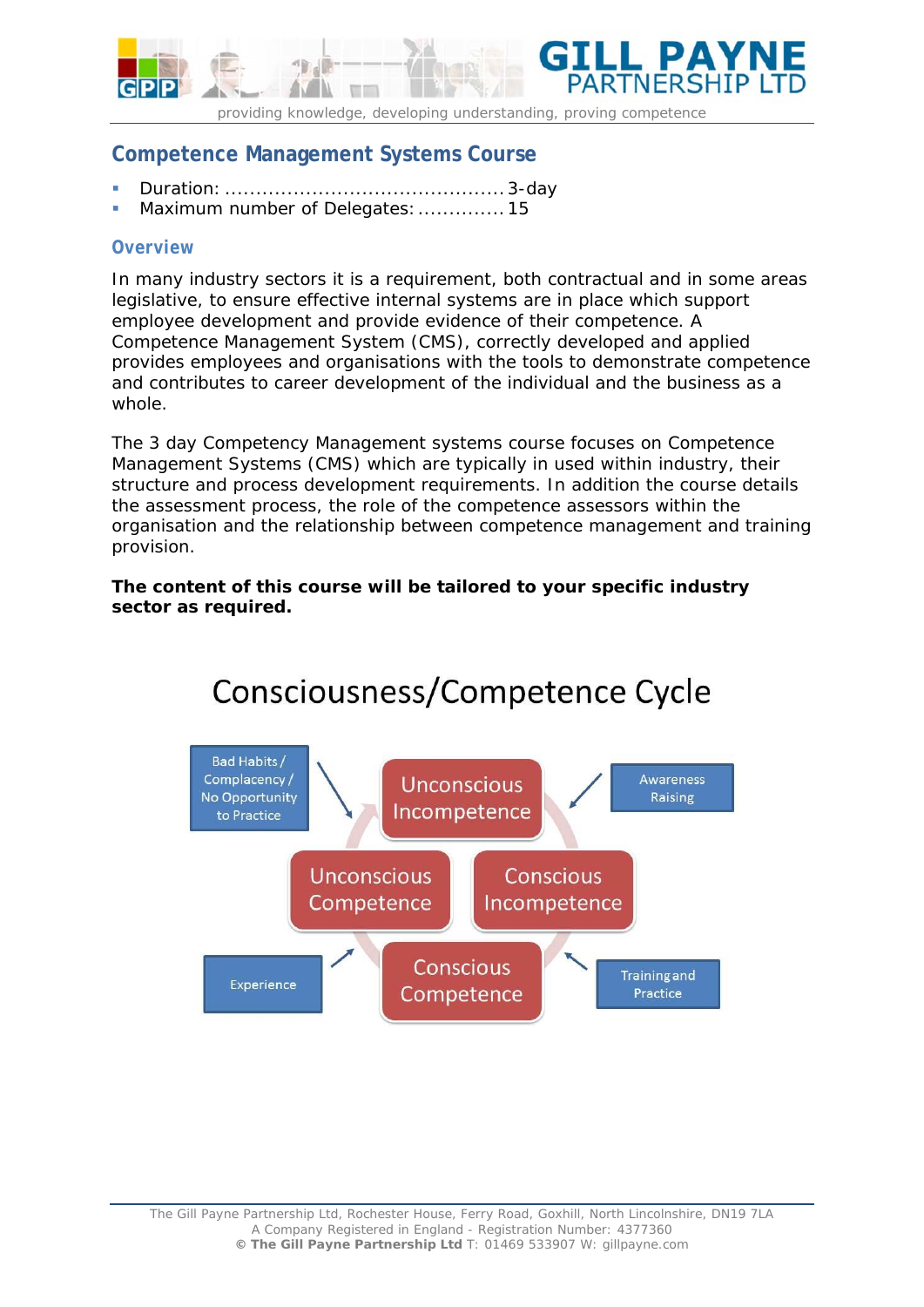

## *Learning Outcomes*

The following topics will be covered:

- The role that competence plays in industry (this will be tailored to reflect the industry sectors of the delegates).
- **Competence Assurance** Management.
- Benefits to the organisation.
- **Benefits to individuals.**
- Relationship between competence management and training provision.
- **Examples of Competence** Management Systems.
- **What needs to be in place to run** a Competence Management System.

### *Who should attend?*

This course is suitable for those who are responsible for:

- **Employee Competence & Capability Development;**
- **Human Resource Development;**
- Training;
- **Safety and Employee Talent Management.**
- **Implementation of a Competence** Management System.
- Internal Quality Assurance of a Competence Management System.
- Roles within the Competence Management System
- Choosing Internal Quality Assurers and Assessors for the System.
- Assessment Processes.
- Assessment Methods.
- Potential External Standards.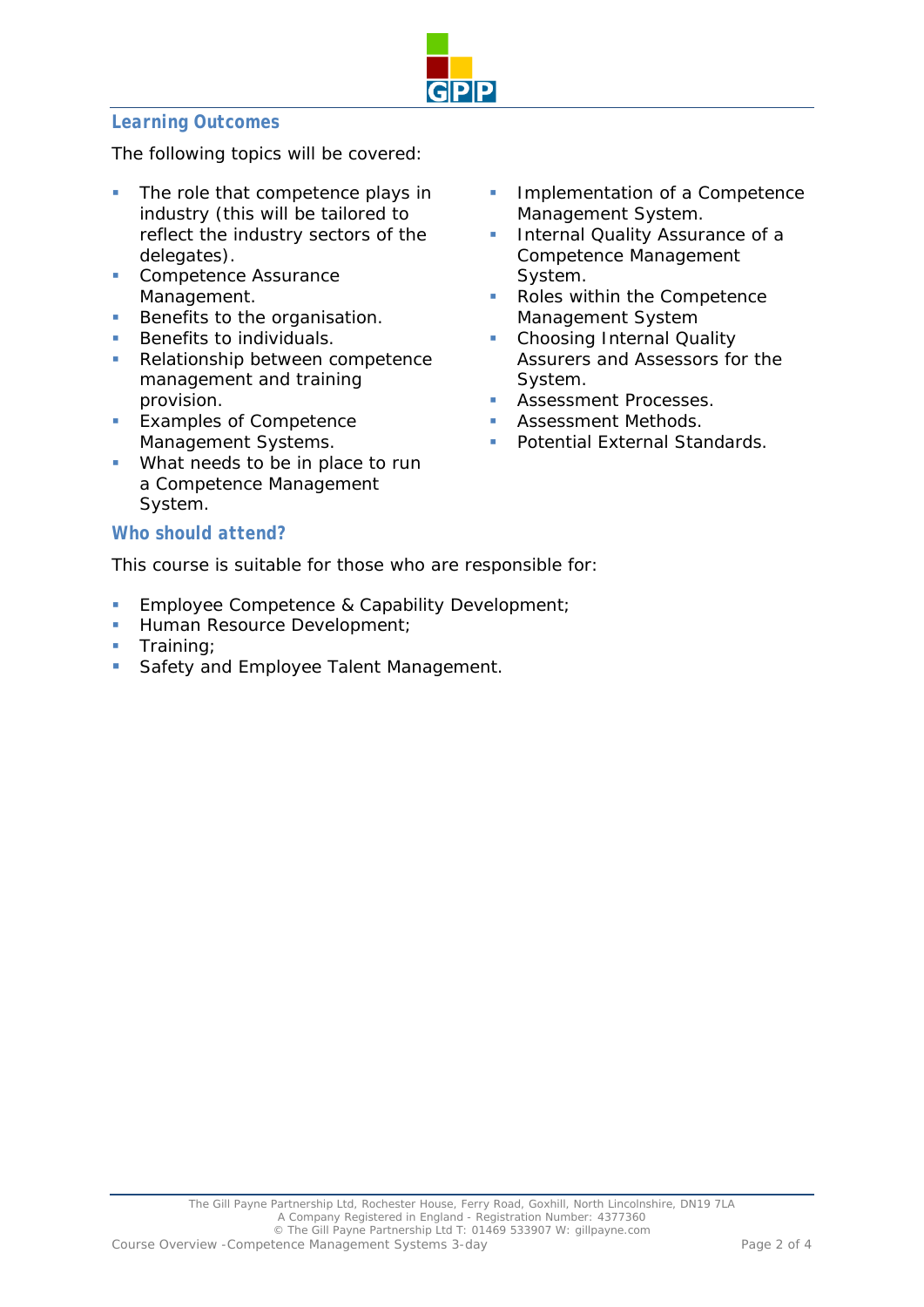

# *3-Day Course Content Outline*

| <b>Outline</b>                                                                        | <b>Indicative Content:</b>                                                                                                                                                                                                                                                                                                                                                                                                                   |
|---------------------------------------------------------------------------------------|----------------------------------------------------------------------------------------------------------------------------------------------------------------------------------------------------------------------------------------------------------------------------------------------------------------------------------------------------------------------------------------------------------------------------------------------|
| <b>Clarification of what</b><br>Competence is                                         | Misconceptions of what competence is and why it is required in<br>$\sim$<br>Industry.                                                                                                                                                                                                                                                                                                                                                        |
| Competence<br><b>Assurance</b><br>Management                                          | Clarification of what this is and what needs to be in place for a<br>ш<br>system to be effective.<br>Cost-effectiveness of systems.<br>Key Stakeholders.<br>×                                                                                                                                                                                                                                                                                |
| Benefits of a<br>Competence<br><b>Management System</b>                               | Benefits to the organisation, managers and individuals.<br>×                                                                                                                                                                                                                                                                                                                                                                                 |
| <b>Relationship between</b><br>competence<br>management and<br>training provision     | Competence/Consciousness Cycle.<br>ш<br>Training Cycle.<br>ш<br>Assessment Cycle.<br>ш<br>Learning Cycle.<br>×                                                                                                                                                                                                                                                                                                                               |
| <b>Linking Competence</b><br><b>Standards to</b><br>Organizational<br><b>Training</b> | How to link competence to training.<br>ш<br>The role that training plays in a Relationship between<br>ш<br>Competence Management System.                                                                                                                                                                                                                                                                                                     |
| <b>Examples of</b><br>Competence<br><b>Standards</b>                                  | The differences between performance standards and knowledge<br>ш<br>standards.<br>Pitfalls to avoid when designing a system.<br>ш                                                                                                                                                                                                                                                                                                            |
| What needs to be in<br>place to run a<br>Competence<br><b>Management System</b>       | The importance of support from key stakeholders.<br>$\sim$<br>Roles and responsibilities within a Competence Management<br>ш<br>System.                                                                                                                                                                                                                                                                                                      |
| Implementing a<br>Competence<br><b>Management System.</b>                             | Principles of managing this as a project.<br>×<br>The importance of consultation in the development of a<br>Competence Management System.<br>Piloting the system.<br>×<br>The importance of communication.<br>×<br>Evaluation of a system.<br>×                                                                                                                                                                                              |
| The Role of the<br><b>Internal Quality</b><br><b>Assurers</b>                         | Clarification of the role and requirements.<br>ш<br>On-going monitoring and quality assurance of the Competence<br>ш<br>Management System.<br>Developing Records and Products of Work to prove<br>ш<br>competence.<br>Selection of Assessors and monitoring the Assessment Process.<br>×<br>Standardisation.<br>×<br>Continuous Professional Development of the Team.<br>×<br>External Standards for the Lead and Internal Quality Assurers. |

The Gill Payne Partnership Ltd, Rochester House, Ferry Road, Goxhill, North Lincolnshire, DN19 7LA

A Company Registered in England - Registration Number: 4377360 © The Gill Payne Partnership Ltd T: 01469 533907 W: gillpayne.com

*Course Overview -Competence Management Systems 3-day Page 3 of 4*